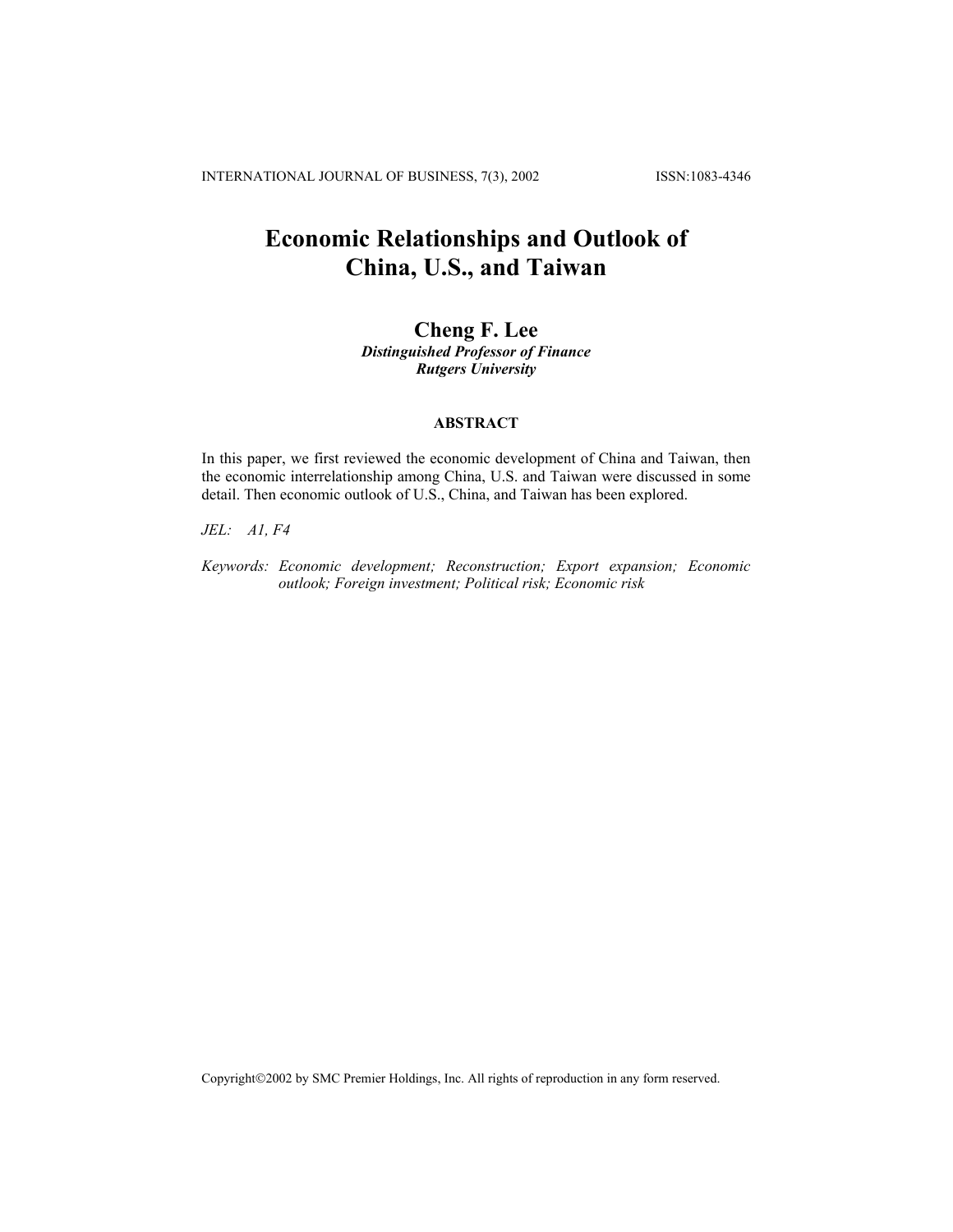### **I. INTRODUCTION**

I am one of the Chinese-American professors participating in Economic Reform in the People's Republic of China since 1982. For the last nineteen years I have represented the U.S. Department of Commerce, the World Bank, United Nations, the University of Illinois at Urbana-Champaign, and Rutgers University to teach managers, government officers, professors, and students in China. In addition, I research the financial markets and economic development of the U.S., Taiwan, China and other Asian countries. I have actively participated in financial market and policy reform in Taiwan, and in 1994, proposed a strategy to develop Taipei as a regional financial center with Governor Fai-Nan Perng and other government officers. I am also actively consulting with companies and universities in Taiwan and other Asian countries. In Section II, Economic Development of China and Taiwan is discussed in some detail. In Section III, the economic relationships among China, U.S., and Taiwan will be explored. Section IV discusses the economic outlook of the U.S., China, and Taiwan. In Section V, Foreign Investment Analysis for Taiwan will be analyzed and Section VI will predict Taiwan's economic prospective. Section VII summarizes the paper.

## **II. ECONOMIC DEVELOPMENT OF CHINA AND TAIWAN**

In this section, we will first briefly review the economic development of China in the last twenty years. Then, the economic development of Taiwan in the last 50 years will be discussed.

### **1. Economic Development of China**

After the 1949 Communist Revolution, China's economic performance was very poor because the Socialist economic planning system did not give individual and company incentive to perform economic activities. In China, almost everything is nationalized until the early 1980s. The Chinese leader XiaoPing Deng proposed reforming the Chinese economy in 1979, since then, it is worthwhile to note that the economic growth of China has improved substantially. Chinese economic development has gotten the help of World Bank, IMF, Hong Kong, United States, Japan, Taiwan, and other foreign countries during the last 20 years. The Chinese economic development can be classified into three periods for the last 20 years as follows<sup>1</sup>:

- a. Period 1 (1979-1985) is the learning by doing period. During this period, reform group and conservative group had struggled to determine whether the new socialist market type of economy or old planning type of economy should be undertaken in China. Finally, the new socialist type of market system economy has been accepted as the principle of the Chinese Economic Reform. By 1985, the growth of GDP had reached 13.5%; however, the inflation rate increased to 8.8%.
- b. Period 2 (1986-1992) is a fluctuation period. During these 7 years, government had relaxed the price control and the private enterprise of rural area had played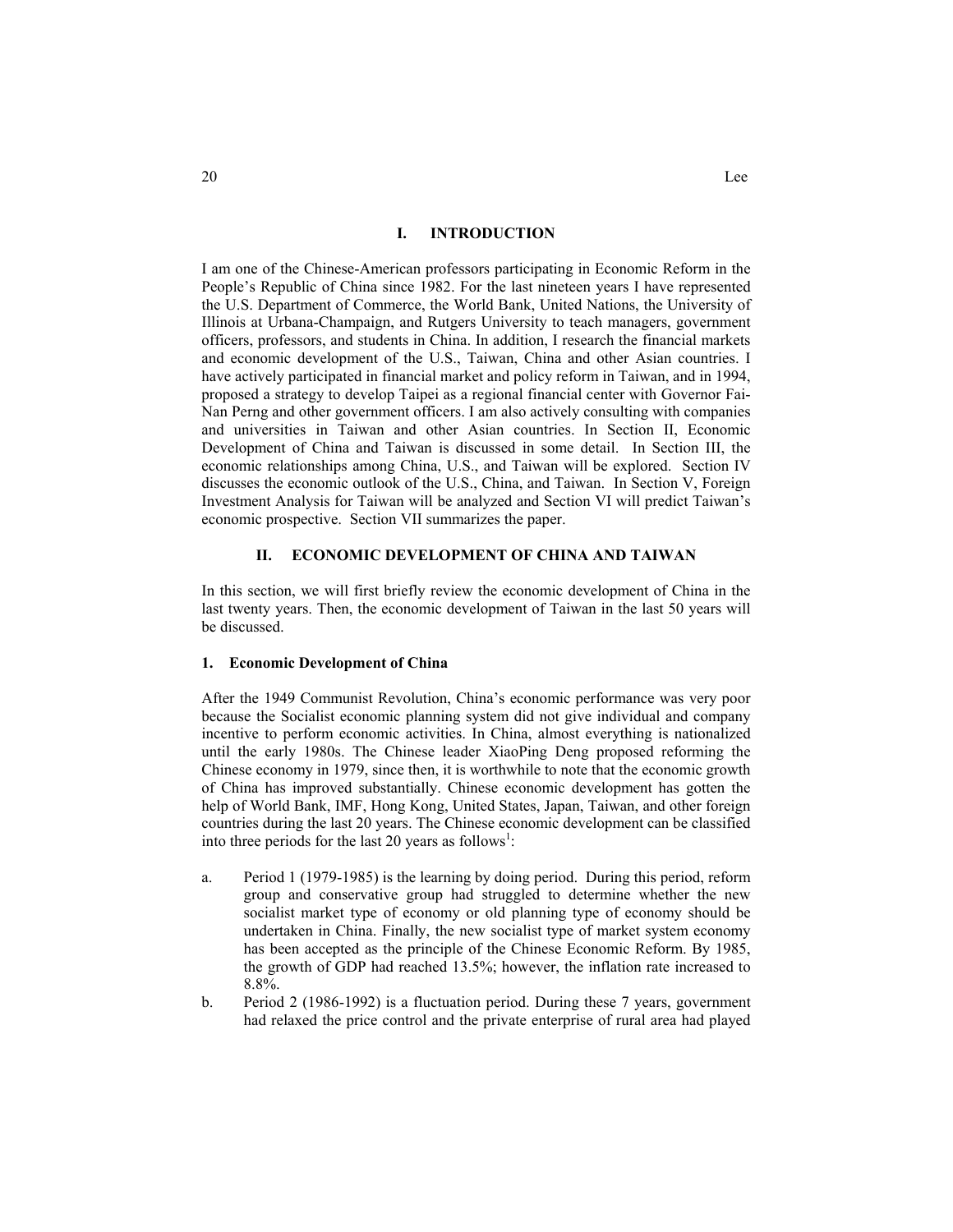an important role in economic growth. In 1988, the inflation rate had reached 18.5% and the daily life of poor people became miserable. In addition, the corruption of government and business sectors had reached a very severe situation; therefore, the Tianamin Square revolt occurred on June 4, 1989. Since then, the government started to control economic activity again. In 1990, the GDP growth rate had decreased from 11.3% in 1988 to 3.8% in 1990. Simultaneously, the inflation rate also decreased from 18.5% in 1988 to 2.1% in 1990. Then, the economic reform was kicked off again in 1991 and the growth rate of GDP was recovered up to 14.2%. The economic reform has gone back on the right track.

c. Period 3 (1993-2000) is a steady growth period. The GDP growth rate of the first three years was maintained at about 10% in the same period, the inflation rate was maintained at about 13%. To reduce the pressure of inflation, premier RongJi Zhu used macro policy to control the economic growth and to reduce consumer price. In 1996, the inflation rate was reduced to 6.1%. During the Asian Financial Crisis in 1997 and 1998, China's economic growth still maintained 8.8% and 7.2% respectively. Finally, in 2000 the GDP growth rate in China is 7.7%. Based on the forecasts of WEFA, World Economic Outlook, the economic growth of China will be 7.6% in 2001. The economic growth rate of China during 1994-2001 can be found in Table 1.

### **2. Economic Development of Taiwan**

Now we will discuss the economic development of Taiwan. In the last 50 years Taiwan has successfully developed their economy. We generally call this kind of economic success as "an economic miracle". During these 50 years, I would like to classify Taiwan's economic growth into five periods as follows:

a. Reconstruction (first import substitution) Period (1950-1959)

During this period, Taiwan first developed agriculture sector to earn the foreign exchange, then the Taiwan government imported machines to develop laborintensive industry such as textile and plywood products to substitute the import of these products. Overall, economic growth is about 8% and the average inflation rate is about 4.4%.

b. Export Expansion Period (1960-1969) To solve the problem f the limitation of domestic market for both agriculture and light industry products, Taiwan government employed economic policy to improve the domestic investment environment and promote export. Due to the improvement of international economic environment, the export of Taiwan has increased dramatically and average export growth rate has exceeded 25%. It is worthwhile to note that the percentage of manufacture sector in GDP has exceeded the percentage of agriculture sector by 1969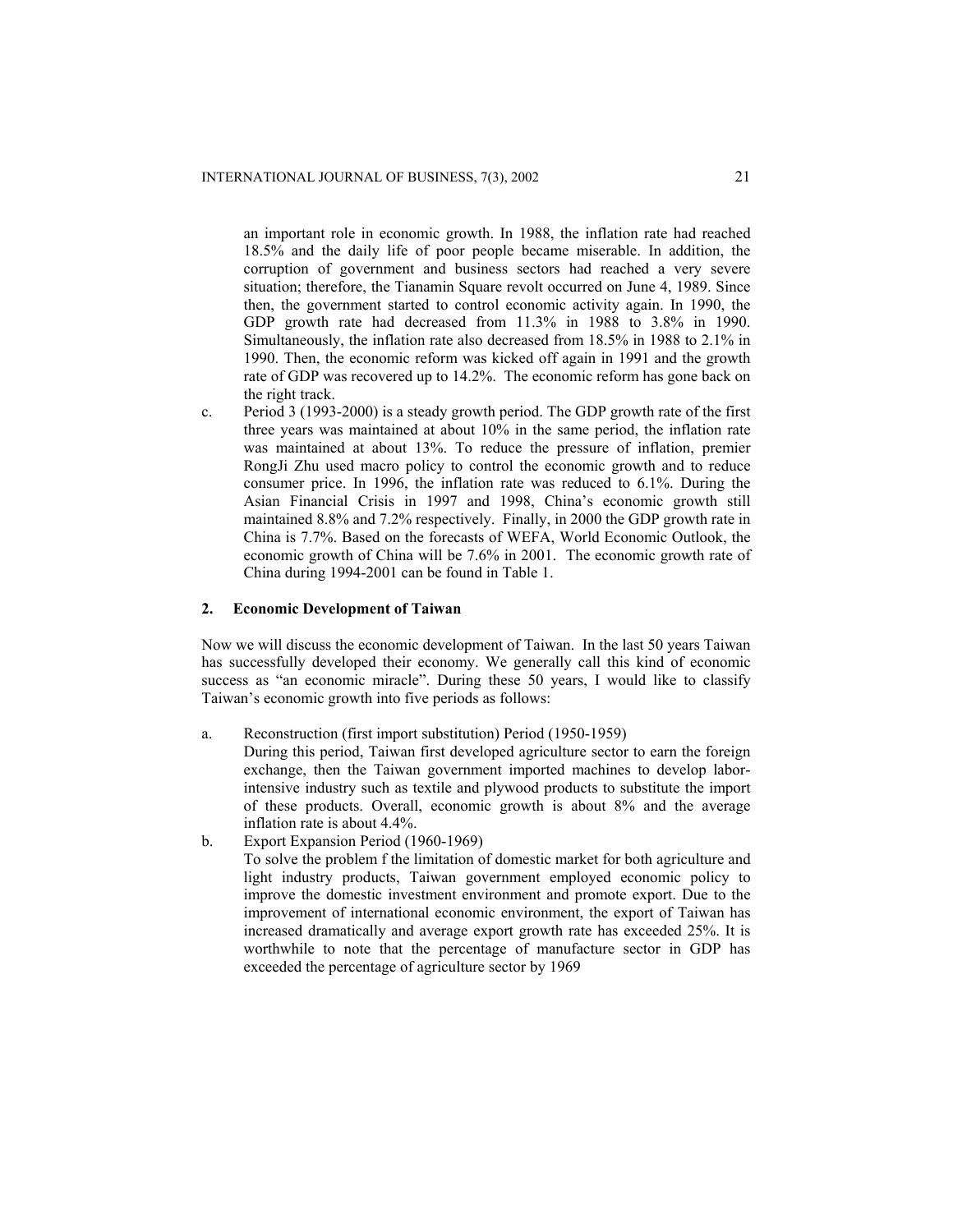| Unit: $\%$ |                                    |                                            |           |             |             |
|------------|------------------------------------|--------------------------------------------|-----------|-------------|-------------|
|            | Thailand<br><b>GDP</b> Growth Rate | Malaysia                                   | Indonesia | Philippines | South Korea |
| 1994       | 8.6                                | 8.7                                        | 9.2       | 7.5         | 4.4         |
| 1995       | 8.9                                | 8.7                                        | 9.5       | 8.2         | 4.8         |
| 1996       | 7.1                                | 6.0                                        | 8.2       | 7.8         | 5.5         |
| 1997       | 5.5                                | $-0.4$                                     | 7.7       | 4.6         | 5.2         |
| 1998       | $-7.0$                             | $-8.0$                                     | $-7.5$    | $-15.3$     | 0.2         |
| 1999       | $-1.10$                            | 1.0                                        | $-2.0$    | $-3.4$      | 2.5         |
| 2000       | 8.9                                | 5.0                                        | 6.0       | 4.0         | 3.8         |
| $2001*$    | 5.8                                | 5.0                                        | 6.0       | 5.0         | 2.4         |
|            |                                    |                                            |           |             |             |
|            |                                    | <b>111</b><br>$\mathbf{r}$<br>$\mathbf{H}$ |           |             |             |

**Table 1**  GDP growth in selected Asian nations in recent years (1994-2001)

|         |                        | The People  |           |        |       |
|---------|------------------------|-------------|-----------|--------|-------|
|         | Hong Kong              | Republic of | Singapore | Taiwan | Japan |
|         | <b>GDP</b> Growth Rate | China       |           |        |       |
| 1994    | 12.7                   | 0.7         | 5.3       | 10.5   | 6.5   |
| 1995    | 10.5                   | 1.3         | 4.7       | 8.8    | 6.0   |
| 1996    | 9.7                    | 3.7         | 4.9       | 7.0    | 5.7   |
| 1997    | 8.8                    | 0.0         | 5.3       | 7.8    | 6.8   |
| 1998    | 7.2                    | $-1.9$      | $-5.0$    | 0.7    | 5.1   |
| 1999    | 6.6                    | 0.3         | $-1.0$    | $-0.8$ | 5.2   |
| 2000    | 7.7                    | 1.9         | 10.0      | 7.9    | 6.47  |
| $2001*$ | 7.6                    | 1.6         | 8.8       | 5.9    | 5.25  |

Source: WEFA, World Economic Outlook

\*Estimates of 2001

## c. Second Import Substitution Period (1970-1979)

To deal with the problems of oil crisis, shortage of food, and the devaluation of U.S. currency, Taiwan government employed "Ten Constitution projects" to increase domestic investment and demand. After the inflation situation had been under control, Taiwanese government then employed stimulation economic policy to maintain median economic growth. To reduce the dependence of import, Taiwan government has developed heavy chemical industry and machinery industry. During this period, the percentage of heavy industry product has exceeded the percentage of light industry products.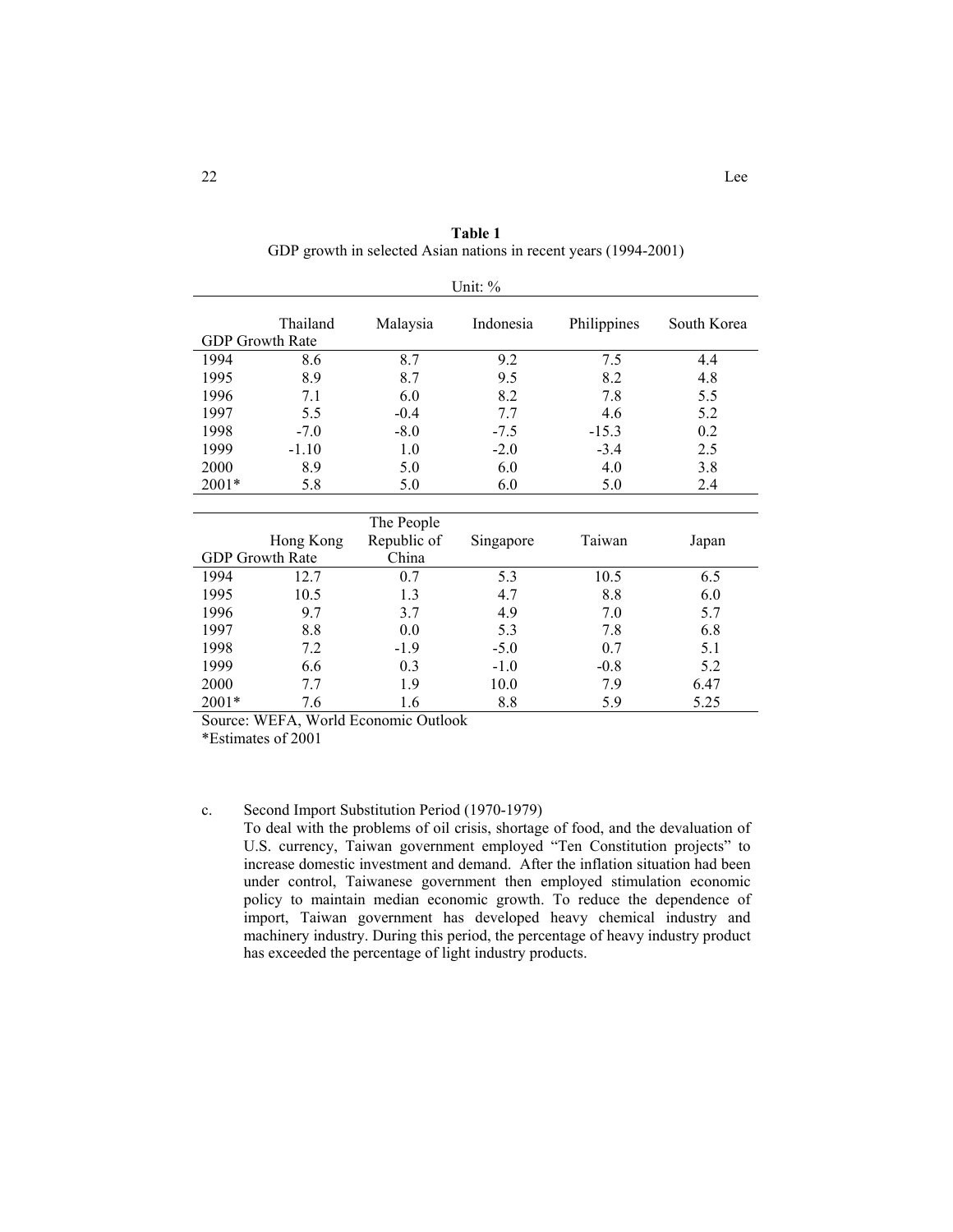d. Liberalization and Internationalization period (1980-1990)

- Due to continuously increasing trade surplus of current account, Taiwan government has liberalized the import to meet the domestic demand and reduce the trade surplus as demanded by the trade partners such as the U.S. The effective tariff note has decreased from 12.25% in 1972 to 5.6% in 1990. Taiwan government has abolished the current account control of capital flow movement. Since the "Plaza Accord Agreement" of industrial countries, the NT \$ has appreciated almost 50%. In 1987, Taiwan government has opened its economic relationship with China and abolished the Marshall Law. In 1988, the domestic demand of Taiwan has exceeded its export of commodity and service. The value of principal exports of Taiwan is presented in Table 2. Table 2 indicates that the capital-intensive commodity exports have gradually replaced the labor-intensive commodity exports during the period from 1990-2000.
- e. Upgrading the Industry and Improve International Competitiveness period (1991 to present) During this period, Taiwan government started its six-year economic planning

(1991-1996). Government starts the Hsin Chu Industrial Park and developed the electronic industry. Right now the total value of electronic products of Taiwan has ranked only next to U.S. and Japan. In 2000, the export of electronic products had reached US\$ 31,673.7 million. It is about four times of the export electronic products in 1990. In addition, Taiwan has started to develop its financial sector. In 1994, I have helped Taiwan government to develop Taipei as regional financial center (See Lee,  $1994$ )<sup>2</sup>. Currently, I am also participating in the strategy of reforming the financial sector and the strategy of dealing with economic relationship between Taiwan and China. I suggest Taiwan government use "Taiwan is the root and Mainland China is the leaves" strategy to deal with the foreign investment strategy (see Lee, 2001). This issue will be discussed in Section D in some detail. A detailed discussion of current economic and financial condition of Taiwan can be found in Central Bank of China (2000).

## **III. Economic Relationships Among China, U.S. and Taiwan**

## **1. Economic relationship between China and U.S**

Since the 1980s, the economic growth of China heavily relied upon both direct and indirect help from the United States. By this time, the direct foreign investment in China from the U.S. has been ranked number four and China has become the number 4th trade partner of the United States. More than 20% of Chinese products have been exported to the United States. The trading value between the U.S. and China has increased more than 30 times from 1980-2000.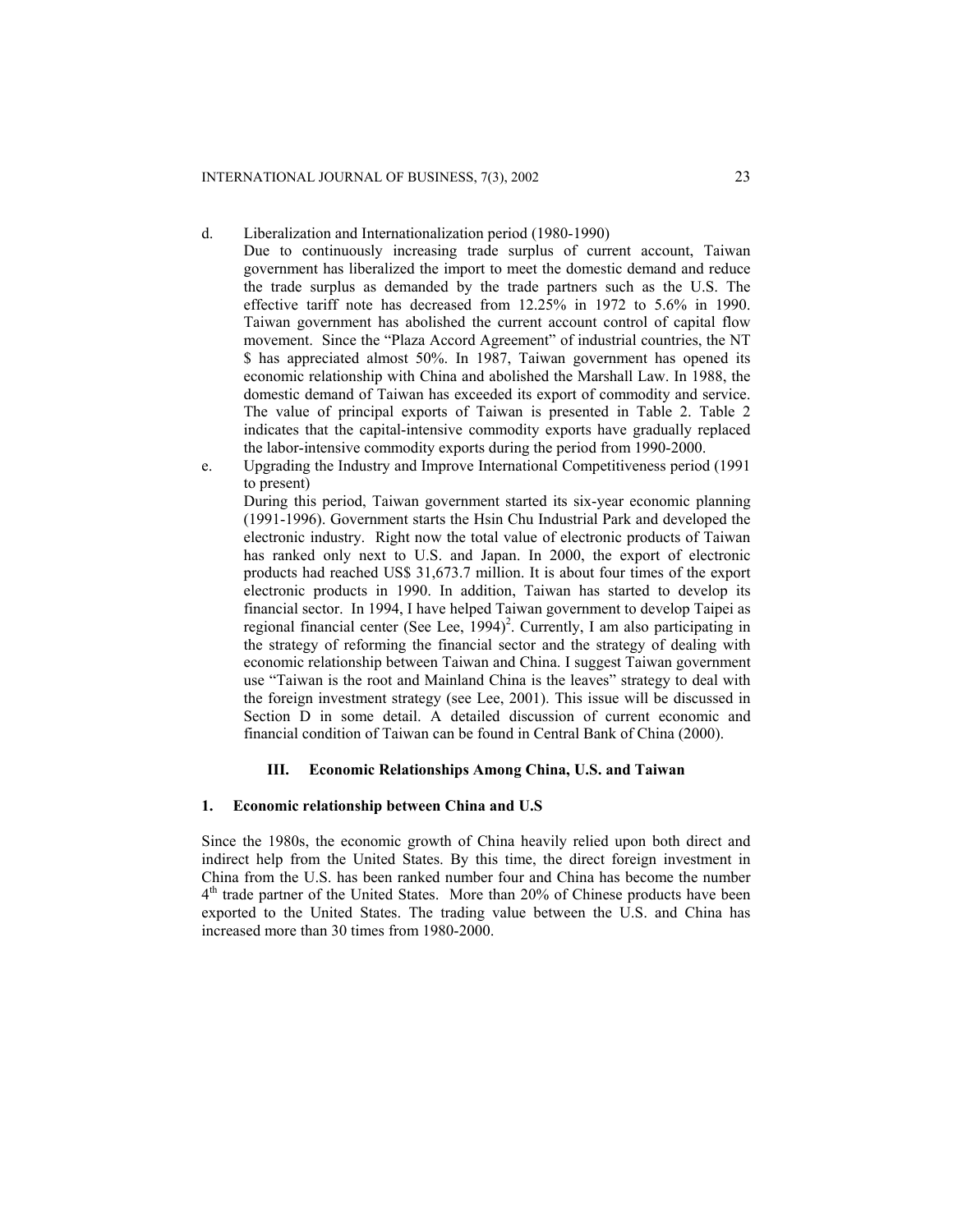| Period | Total    |          | Fishery Chemicals | Plastic  |          | Rubber Plywood | Textile   |         | Garments Footwear | Ceramic  |
|--------|----------|----------|-------------------|----------|----------|----------------|-----------|---------|-------------------|----------|
|        |          | Products |                   | Products | and      |                | Products  |         | And               | Products |
|        |          |          |                   |          | Articles |                | (Excepts) |         | Parts             |          |
|        |          |          |                   |          | Thereof  |                | Garments) |         |                   |          |
| 1990   | 67214.4  | 828.7    | 1282.0            | 3918.1   | 511.9    | 176.5          | 7094.2    | 3190.3  | 3528.3            | 616.9    |
| 1991   | 76178.3  | 815.7    | 1569.7            | 4580.9   | 590.3    | 137.8          | 8478.6    | 3518.6  | 3810.8            | 626.1    |
| 1992   | 81470.3  | 773.4    | 1769.4            | 4815.1   | 639.9    | 117.0          | 8713.3    | 3128.5  | 3703.6            | 618.4    |
| 1993   | 85091.5  | 784.8    | 1937.1            | 5011.4   | 681.6    | 93.0           | 9271.4    | 2768.0  | 2772.6            | 463.8    |
| 1994   | 93048.8  | 1012.1   | 2404.0            | 5650.4   | 752.2    | 113.3          | 11461.4   | 2538.1  | 1726.4            | 377.2    |
| 1995   | 111658.8 | 1198.3   | 3238.1            | 7101.2   | 973.3    | 133.1          | 13272.0   | 2350.0  | 1404.2            | 306.6    |
| 1996   | 115942.1 | 1092.6   | 3257.4            | 6685.1   | 1028.7   | 151.4          | 13381.8   | 2286.1  | 1209.8            | 256.7    |
| 1997   | 122080.7 | 1101.5   | 3277.6            | 6636.8   | 1079.4   | 139.5          | 14209.9   | 24550.7 | 1002.1            | 215.4    |
| 1998   | 110582.3 | 988.0    | 2857.2            | 5901.1   | 969.0    | 59.0           | 12208.1   | 2337.8  | 719.0             | 146.4    |
| 1999   | 121590.9 | 950.4    | 3266.9            | 6514.8   | 1009.5   | 46.4           | 12052.6   | 2119.9  | 687.4             | 134.8    |
| 2000   | 148320.6 | 1042.8   | 4044.0            | 7949.1   | 1106.1   | 42.1           | 13006.1   | 2213.4  | 604.3             | 133.0    |

| Table 2                         |
|---------------------------------|
| Value of principal exports unit |
| US\$ million                    |

| Period | <b>Basic</b><br>Metal and | Electronic<br>Products | Machinery | Electrical<br>Machinery | Info $\&$<br>Communication |
|--------|---------------------------|------------------------|-----------|-------------------------|----------------------------|
|        | Articles                  |                        |           | Products                | Products                   |
|        | Thereof                   |                        |           |                         |                            |
| 1990   | 5215.3                    | 7725.3                 | 5776.9    | 2207.7                  | 5023.6                     |
| 1991   | 5805.9                    | 8183.3                 | 6794.7    | 2538.6                  | 5588.8                     |
| 1992   | 6464.5                    | 8682.2                 | 7533.0    | 2783.6                  | 6423.5                     |
| 1993   | 7133.1                    | 10259.2                | 7045.6    | 3217.9                  | 6439.5                     |
| 1994   | 8075.0                    | 12333.9                | 7207.5    | 3446.6                  | 6790.8                     |
| 1995   | 10026.8                   | 16250.4                | 8349.7    | 3998.6                  | 9906.8                     |
| 1996   | 10245.7                   | 16631.6                | 9482.3    | 4224.5                  | 12545.9                    |
| 1997   | 11530.7                   | 18024.1                | 9651.5    | 4767.5                  | 14441.6                    |
| 1998   | 10870.2                   | 16900.6                | 7807.3    | 4351.4                  | 13757.8                    |
| 1999   | 11607.3                   | 21832.5                | 7921.1    | 4601.1                  | 15141.7                    |
| 2000   | 13518.6                   | 31673.7                | 9665.5    | 5371.1                  | 19561.9                    |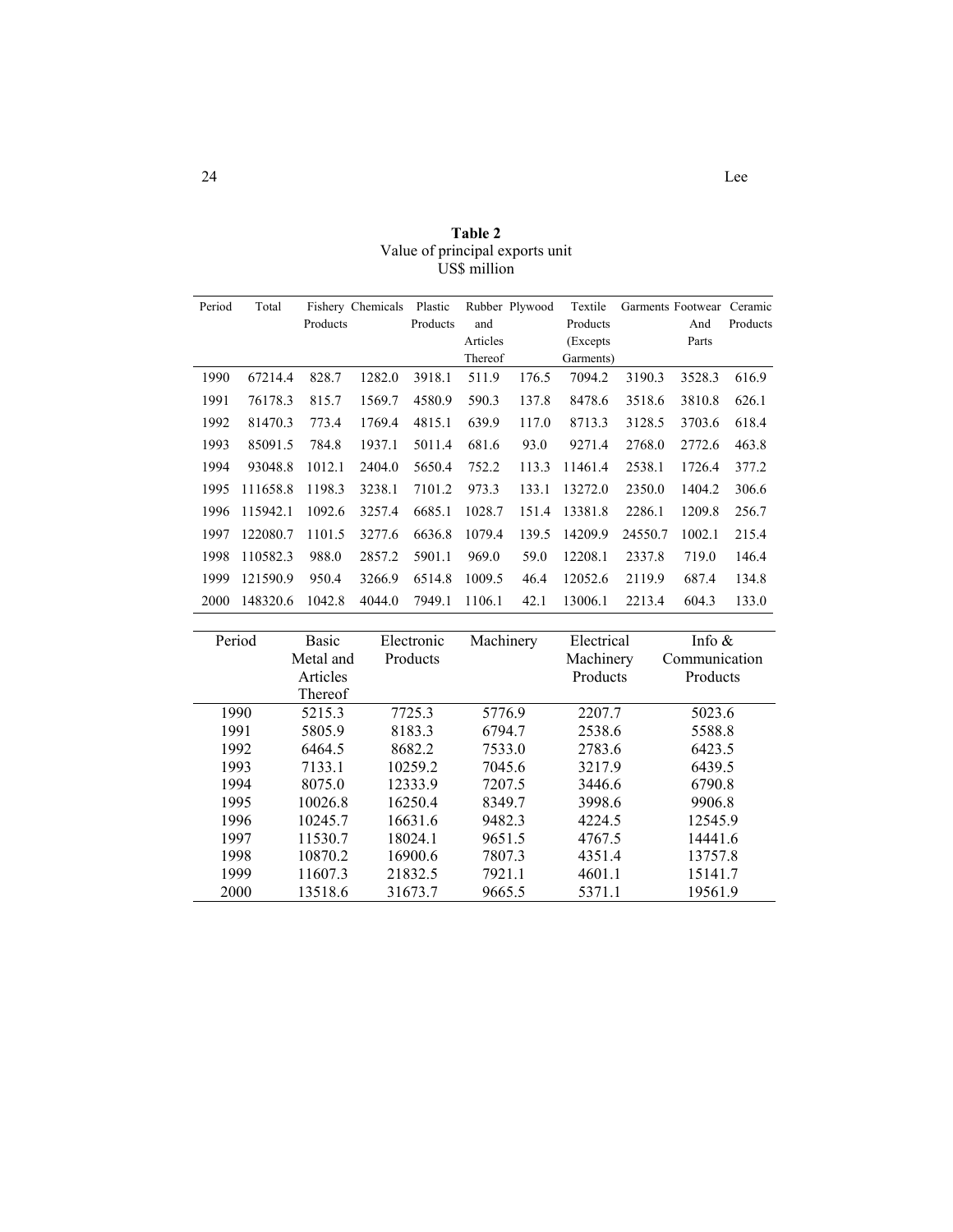| Period | House-hold | Transportation | Precision   | Toys,         | Furniture |
|--------|------------|----------------|-------------|---------------|-----------|
|        | Electrical | Equipment      | Instruments | Games $&$     |           |
|        | Appliances |                |             | <b>Sports</b> |           |
|        |            |                |             | Requisites    |           |
|        |            |                |             | Parts &       |           |
|        |            |                |             | Accessories   |           |
| 1990   | 903.5      | 3449.4         | 1536.1      | 2906.4        | 1445.8    |
| 1991   | 1006.0     | 3929.2         | 1856.4      | 3044.5        | 1695.3    |
| 1992   | 1034.8     | 4199.9         | 2000.5      | 3318.7        | 1840.1    |
| 1993   | 874.9      | 4677.0         | 1945.7      | 2816.2        | 1839.8    |
| 1994   | 825.7      | 4816.6         | 2063.8      | 2704.4        | 1801.7    |
| 1995   | 875.8      | 5361.8         | 2336.1      | 2746.4        | 1767.5    |
| 1996   | 890.1      | 5215.4         | 2294.2      | 2671.2        | 1738.5    |
| 1997   | 828.1      | 5587.6         | 2492.3      | 2382.8        | 1700.6    |
| 1998   | 663.8      | 5216.1         | 2216.8      | 1901.3        | 1576.7    |
| 1999   | 690.9      | 5151.9         | 2728.8      | 1781.1        | 1718.8    |
| 2000   | 650.3      | 5752.8         | 3896.9      | 2210.6        | 1766.7    |

**Table 2 (continued)** 

Source: Taiwan Statistical Data Book, 2001

#### **2. Economic Relationship between Taiwan and U.S**

By 1970,the economic development of Taiwan has heavily depended on the economic aid of U.S. Since1965, the United States is the main export market for Taiwan as presented in Table 3. Right now, Taiwan is become the  $13<sup>th</sup>$  Trade partner with the U.S. Taiwan has constantly maintained a large amount of trade surplus with the U.S. since 1976 as presented in Table 3.

## **3. Economic Relationship Between Taiwan and China**

Since 1987, the economic relationship between China and Taiwan has increased dramatically. By this time, Taiwan's exports to China are second only to the exports of the U.S. Officially, Taiwan has invested more than 60 billion U.S. dollars in China; unofficially, Taiwan has invested more than 120 billion U.S. Dollars in China. However, from this kind of economic relationship, Taiwan has also enjoyed a large amount of trade surplus with China (Hong Kong) since 1980 as presented in Table 4. In the next section, risk and return relationship of Taiwan's investment in China will be analyzed in detail.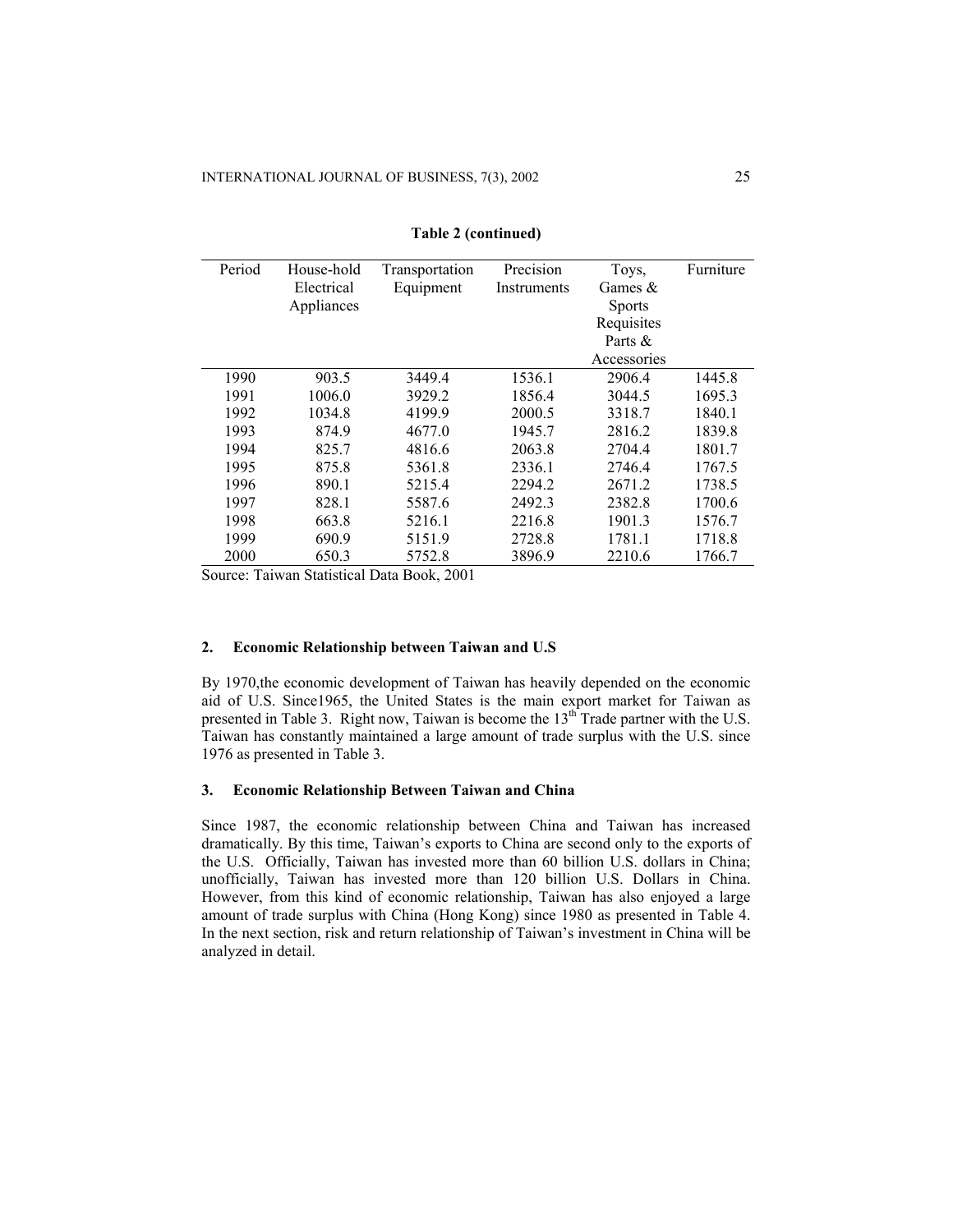| Period | U.S.A. | Hong Kong |
|--------|--------|-----------|
| 1965   | 21.3   | 6.2       |
| 1970   | 38.1   | 9.2       |
| 1971   | 41.7   | 7.8       |
| 1972   | 41.9   | 7.7       |
| 1973   | 37.4   | 6.6       |
| 1974   | 36.1   | 6.0       |
| 1975   | 34.3   | 6.8       |
| 1976   | 37.2   | 7.5       |
| 1977   | 38.8   | 6.8       |
| 1978   | 39.5   | 6.8       |
| 1979   | 35.1   | 7.1       |
| 1980   | 34.1   | 7.8       |
| 1981   | 36.1   | 8.4       |
| 1982   | 39.4   | 7.0       |
| 1983   | 45.1   | 6.5       |
| 1984   | 48.8   | 6.9       |
| 1985   | 48.1   | 8.3       |
| 1986   | 47.7   | 7.3       |
| 1987   | 44.1   | 7.7       |
| 1988   | 38.7   | 9.2       |
| 1989   | 36.3   | 10.6      |
| 1990   | 32.4   | 12.7      |
| 1991   | 29.3   | 16.3      |
| 1992   | 28.9   | 18.9      |
| 1993   | 27.7   | 21.7      |
| 1994   | 26.2   | 22.9      |
| 1995   | 23.7   | 23.4      |
| 1996   | 23.2   | 23.1      |
| 1997   | 24.2   | 23.5      |
| 1998   | 26.6   | 22.4      |
| 1999   | 25.4   | 21.4      |
| 2000   | 24.2   | 21.3      |

**Table 3**  Percentage of Taiwan's export to United States and Hong Kong (China) (1965-2000)

Source: Taiwan Statistical Data Book, 2001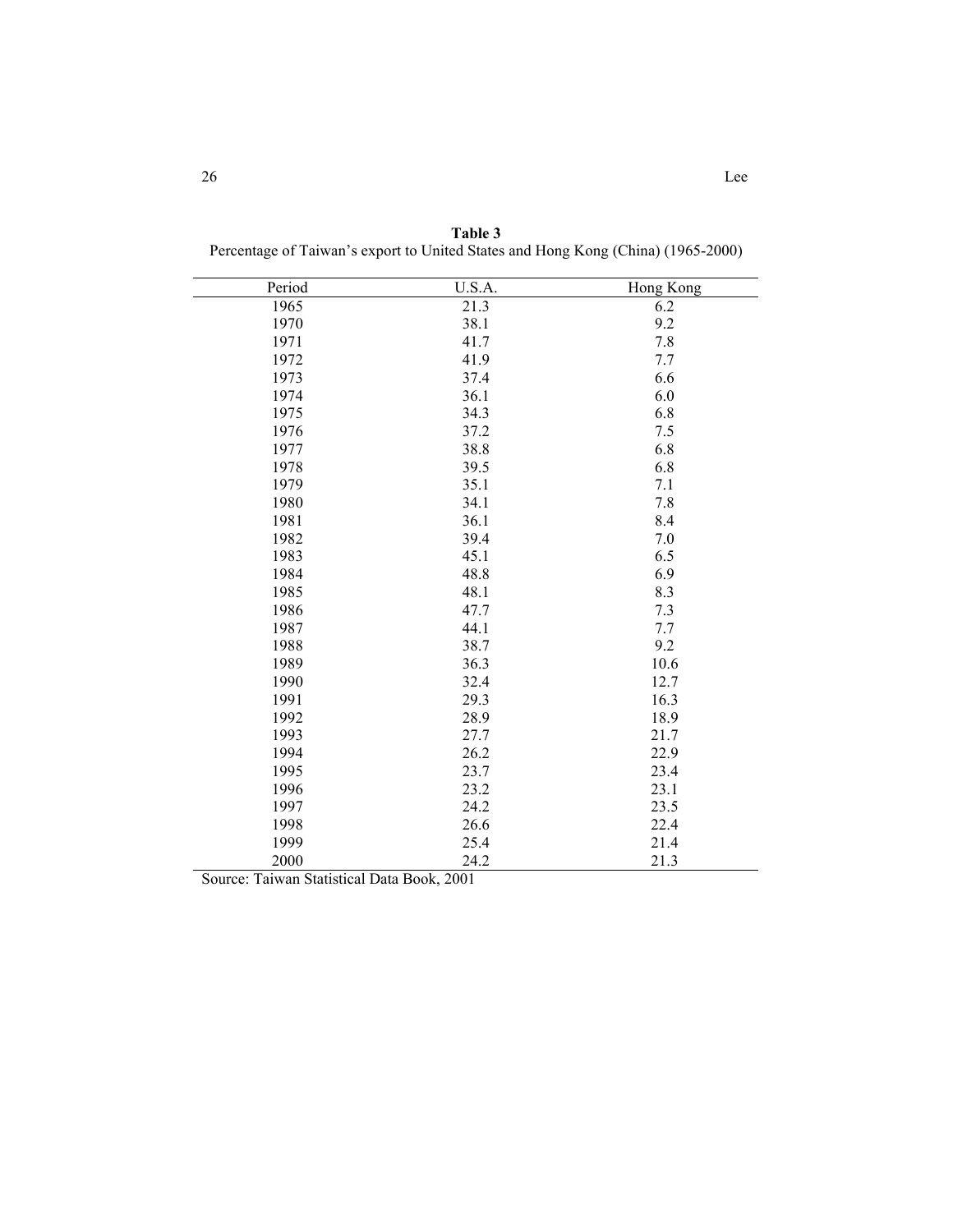| Table 4                                                                       |
|-------------------------------------------------------------------------------|
| Taiwan's commodity trade with United States and Hong Kong (China) (1980-2000) |

|        |                |          | UIIII. UƏ ƏTUVU |          |                |                |
|--------|----------------|----------|-----------------|----------|----------------|----------------|
| Period |                | U.S.A.   |                 |          | Hong Kong      |                |
|        | <b>Exports</b> | Imports  | Balance         | Exports  | <b>Imports</b> | <b>Balance</b> |
| 1980   | 6760300        | 4673486  | $+2086814$      | 1550610  | 249921         | $+1300689$     |
| 1981   | 8163099        | 4765763  | $+3397336$      | 1896959  | 308912         | $+1588047$     |
| 1982   | 8758918        | 4563266  | $+4195652$      | 1565348  | 307398         | $+1257950$     |
| 1983   | 11333713       | 4646433  | $+6687280$      | 1643628  | 298892         | $+1344736$     |
| 1984   | 14867717       | 5041650  | +9826067        | 2087134  | 370361         | $+1716773$     |
| 1985   | 14773373       | 4746273  | $+10027100$     | 2539718  | 319677         | $+2220041$     |
| 1986   | 19013878       | 5432594  | $+13581284$     | 2921305  | 378655         | $+2542650$     |
| 1987   | 23684790       | 7647962  | $+16036828$     | 4123315  | 753785         | $+3369530$     |
| 1988   | 23467169       | 13006725 | $+10450444$     | 5587070  | 1922086        | $+3664984$     |
| 1989   | 24036214       | 12002788 | $+12033426$     | 7042278  | 2205206        | +4837072       |
| 1990   | 21745853       | 12611827 | $+9134026$      | 8556243  | 1445867        | $+7110376$     |
| 1991   | 22320844       | 14113788 | $+8207056$      | 12430520 | 1946753        | +10483767      |
| 1992   | 23571604       | 15771032 | $+7800572$      | 15414978 | 1781388        | $+13633590$    |
| 1993   | 23587325       | 16722624 | $+6864701$      | 18452603 | 1728757        | $+16723856$    |
| 1994   | 24336757       | 18042642 | $+6294115$      | 21262326 | 1532958        | +19729368      |
| 1995   | 26407389       | 20771393 | $+5635996$      | 26105855 | 1842873        | +24262982      |
| 1996   | 26866357       | 19971851 | $+6894506$      | 26787641 | 1704663        | +25082978      |
| 1997   | 29551755       | 23233847 | $+6317908$      | 26688053 | 1996134        | $+26691919$    |
| 1998   | 29376361       | 19678880 | $+9697481$      | 24819665 | 1952346        | $+22867319$    |
| 1999   | 30901521       | 19693076 | $+11208445$     | 26012064 | 2092876        | +23919188      |
| 2000   | 34821035       | 25126729 | $+9694306$      | 31355917 | 4774652        | $+26581265$    |

Unit: US \$1000

Source: Taiwan Statistical Data Book, 2001

## **IV. Economic outlook of U.S, China, and Taiwan**

Asian countries have relatively successfully developed their economics. This can be evidenced by the GDP growth rates presented in Table 1. From this table, we found most of the countries, with the exception of Japan, have high GDP growth rates until the 1997 Asian Financial Crisis. After the financial crisis, only Taiwan and the Peoples Republic of China maintained positive growth rates in 1998 and 1999<sup>3</sup>. However, most of the countries GDP growth rates recovered in 2000.

From June 30, 1999 until May 16, 2000 the Federal Reserve Bank of the United States has raised interest rates six times as indicated in Table 5. The main purpose of this interest rate increase was to cool down the U.S. economic growth and to avoid inflation. During February 1994 to February 1995 the Federal Reserve Bank has had seven interest rate increases as presented in Table 6 to promote a soft landing to the economy. The monetary actions during 1994 and 1995 have successfully made the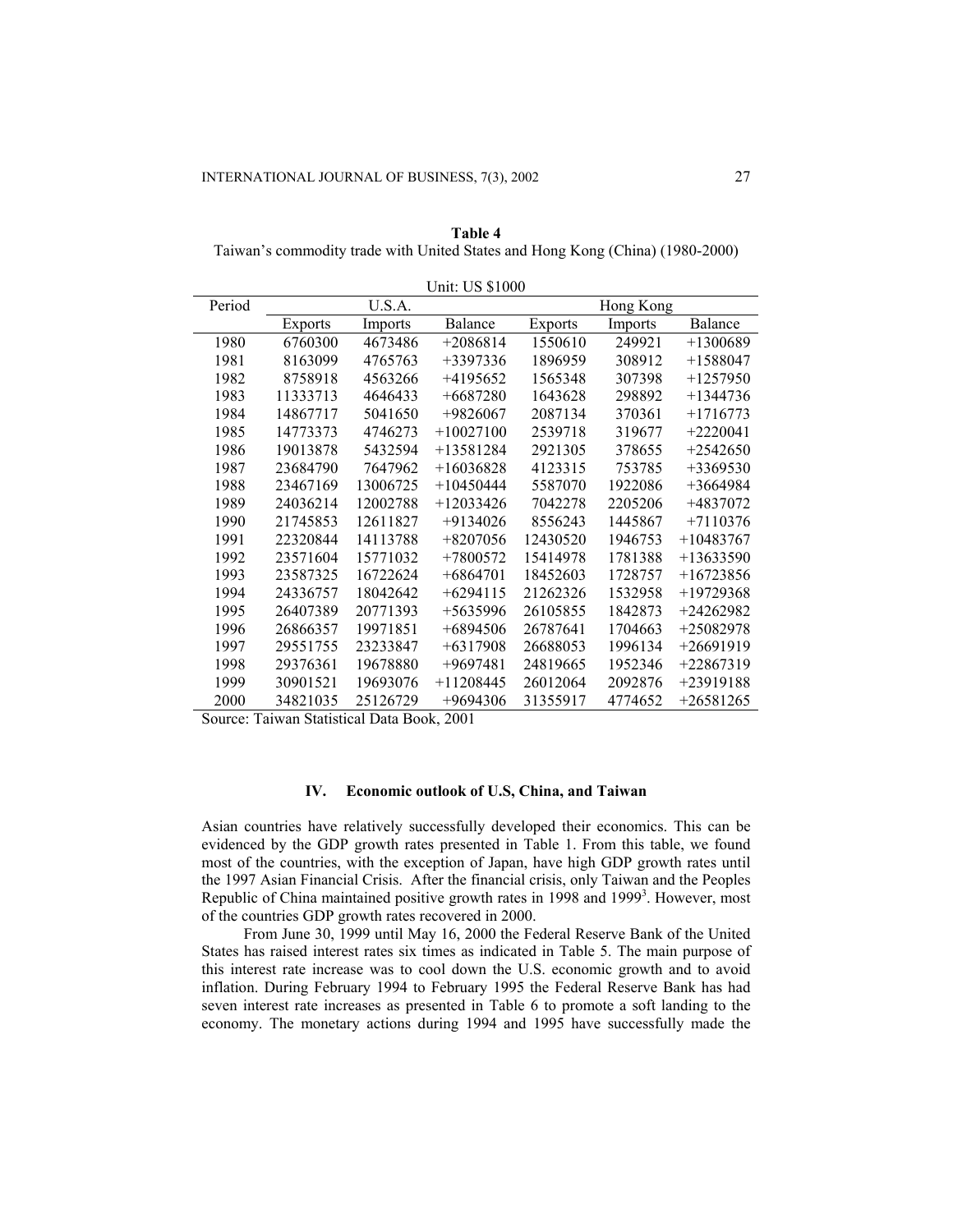economy of the United States soft landing. Unfortunately, the economic conditions faced in 1999-2000 is quite different from those faced during 1994-1995. The main difference between the two periods are: 1) Crude oil prices were lower during the 1994- 1995 period in contrast to prices that exceeded \$30 per barrel during the 1999-2000 period and 2) The "new" economy has become much more important for 1999-2000 period than the earlier period.

| Table 5                                                                |
|------------------------------------------------------------------------|
| Interest rate increases in the United States (June 1999-February 2000) |

| Date     | Discount Rate | Rate Change    |
|----------|---------------|----------------|
| 99/6/30  | 5.00          | 1 basis point  |
| 99/8/24  | 5.25          | 1 basis point  |
| 99/11/16 | 5.50          | 1 basis point  |
| 00/2/2   | 5.75          | 1 basis point  |
| 00/3/21  | 6.00          | 1 basis point  |
| 00/5/16  | 6.50          | 2 basis points |

**Table 6**  Interest rate increases in the United States (February 1994-February 1995)

| Rate     | Discount Rate | Rate Change    |
|----------|---------------|----------------|
| 94/2/4   | 3.25          | 1 basis point  |
| 94/3/22  | 3.5           | 1 basis point  |
| 94/4/18  | 3.75          | 1 basis point  |
| 94/5/17  | 4.25          | 2 basis points |
| 94/8/26  | 4.75          | 2 basis points |
| 94/11/15 | 5.50          | 3 basis points |
| 95/2/1   | 6.00          | 2 basis points |

After the recent Federal Reserve monetary action the U.S. interest rates have exceeded those in both the Asian and European countries. Therefore, the U.S. dollar exchange rate has strengthened relative to the Euro-dollar, Japanese yen and other currencies. As a result, U.S. product exports have declined due to the unfavorable exchange rate effect. Since October 2000, the profits of U.S. corporations have reduced dramatically. After the presidential election, from the beginning of December 2000, profit warnings from large U.S companies such as Dell, Compaq, Intel, Microsoft, Chase, General Motors, etc. have become common. Therefore, the stock market has been adversely impacted. For example, the NASDAQ index has been down more than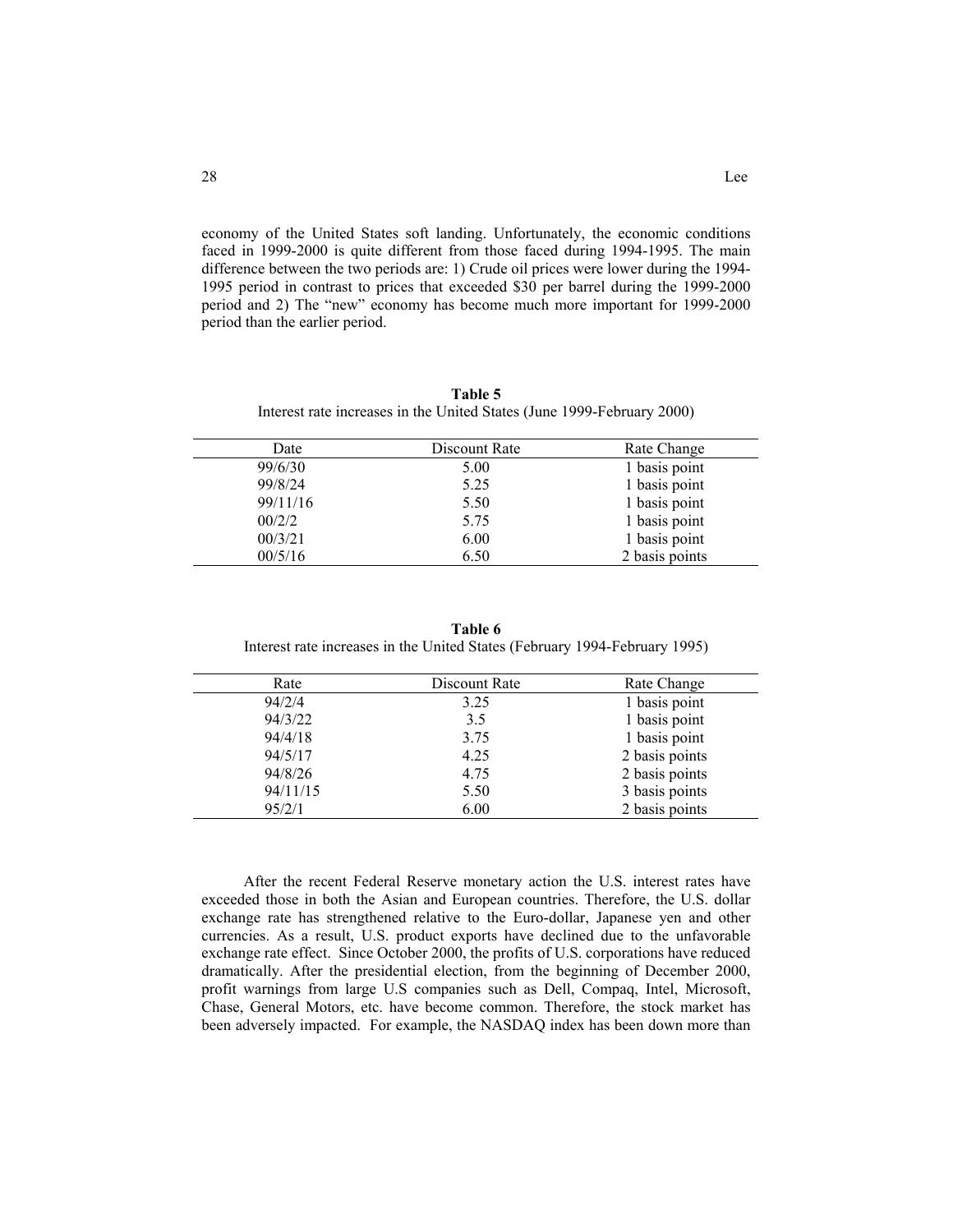50% from the high's of the year and is approximately down more than 42% on December 31, 2000 from the beginning of the year. Asian stock markets have also been affected by the downturn of the U.S. markets as presented in Table 7.

| Table 7                                                                    |  |  |  |  |  |  |  |  |
|----------------------------------------------------------------------------|--|--|--|--|--|--|--|--|
| Stock Indexes for Taiwan, New York, Japan, South Korea, London, Hong Kong, |  |  |  |  |  |  |  |  |
| Thailand, and Singapore                                                    |  |  |  |  |  |  |  |  |

| Year | Taiwan  | Dow      | Nikkei   | South   | London's    | Hong     | Thailand's | Singapore's |
|------|---------|----------|----------|---------|-------------|----------|------------|-------------|
|      | Index   | Jones    | Index    | Korea's | <b>FTSE</b> | Seng     | Set        | Strait      |
|      |         | Index    |          | Kospi   | Index       | Index    | Index      | Times       |
|      |         |          |          | Index   |             |          |            |             |
| 1988 | 5119.11 | 2168.57  | 30159.00 | 907.20  | 1455.30     | 2687.44  | 386.73     | 1038.62     |
| 1989 | 9624.18 | 2753.20  | 38915.87 | 909.72  | 1916.60     | 2836.57  | 879.19     | 1481.33     |
| 1990 | 4530.16 | 2633.70  | 23848.71 | 696.11  | 1673.40     | 3243.30  | 612.86     | 1154.48     |
| 1991 | 4600.67 | 3168.83  | 22983.77 | 610.92  | 1891.30     | 4297.33  | 711.36     | 1490.70     |
| 1992 | 3377.06 | 3301.11  | 16924.95 | 678.44  | 2185.20     | 5512.39  | 893.42     | 1524.40     |
| 1993 | 6070.56 | 3754.09  | 17417.24 | 866.18  | 2559.50     | 11888.39 | 1565.12    | 2425.68     |
| 1994 | 7124.66 | 3834.44  | 19723.06 | 1027.37 | 3065.50     | 8191.04  | 1360.09    | 2239.56     |
| 1995 | 5173.73 | 5117.12  | 19868.15 | 882.94  | 3689.30     | 10073.39 | 1280.81    | 2266.54     |
| 1996 | 6933.94 | 6448.27  | 19361.35 | 651.22  | 4118.50     | 13451.45 | 831.57     | 2216.79     |
| 1997 | 8187.27 | 7905.25  | 15258.74 | 376.31  | 5135.50     | 10722.76 | 372.69     | 1529.84     |
| 1998 | 6418.43 | 9181.43  | 13842.17 | 562.46  | 5882.60     | 10048.58 | 355.81     | 1392.73     |
| 1999 | 8448.84 | 11497.12 | 18934.34 | 1028.07 | 6930.20     | 16962.10 | 481.92     | 2479.58     |
| 2000 | 5544.18 | 10971.14 | 14539.60 | 514.48  | 6438.40     | 14895.34 | 271.84     | 1976.54     |

By March 31 this year, the Federal Reserve Bank had reduced the discount rate by 1.5%<sup>4</sup>. Exchange rates and stock markets of Asian countries have been dramatically affected by the decline in the U.S. markets. If the U.S. economy has a hard, instead of soft, landing, then it is likely the Asian Financial Crisis might re-occur in 2002. Therefore, it seems to me to be very important that the Federal Reserve Bank reduces interest rates further as soon as possible. In addition, it might also be helpful for the Bush administration to cut the income tax as he promised in his presidential campaign speeches. If both of these actions were to occur, then the period of the U.S. recession can be shortened and potential financial crisis in Asia can be avoided.

During the last ten years, Asian countries have tried to develop Tokyo, Taipei, Shanghai, Sydney, Seoul, Hong Kong, Singapore, Kuala Lumpur, Bangkok, Jakarta and Manila into either global or regional financial centers. However, the 1997 financial crisis has slowed down this process and has led many of the countries to evaluate how realistic it is for this ambitious goal to be achieved. Most recently the economic slowdown of the U.S. and other Asian countries has made this kind of ambitious policy less feasible. Therefore, I would like to restate my position of Asian country's economic policies. That is, Asian countries, which include China and Taiwan, should first develop their industries and then gradually develop their financial markets. In the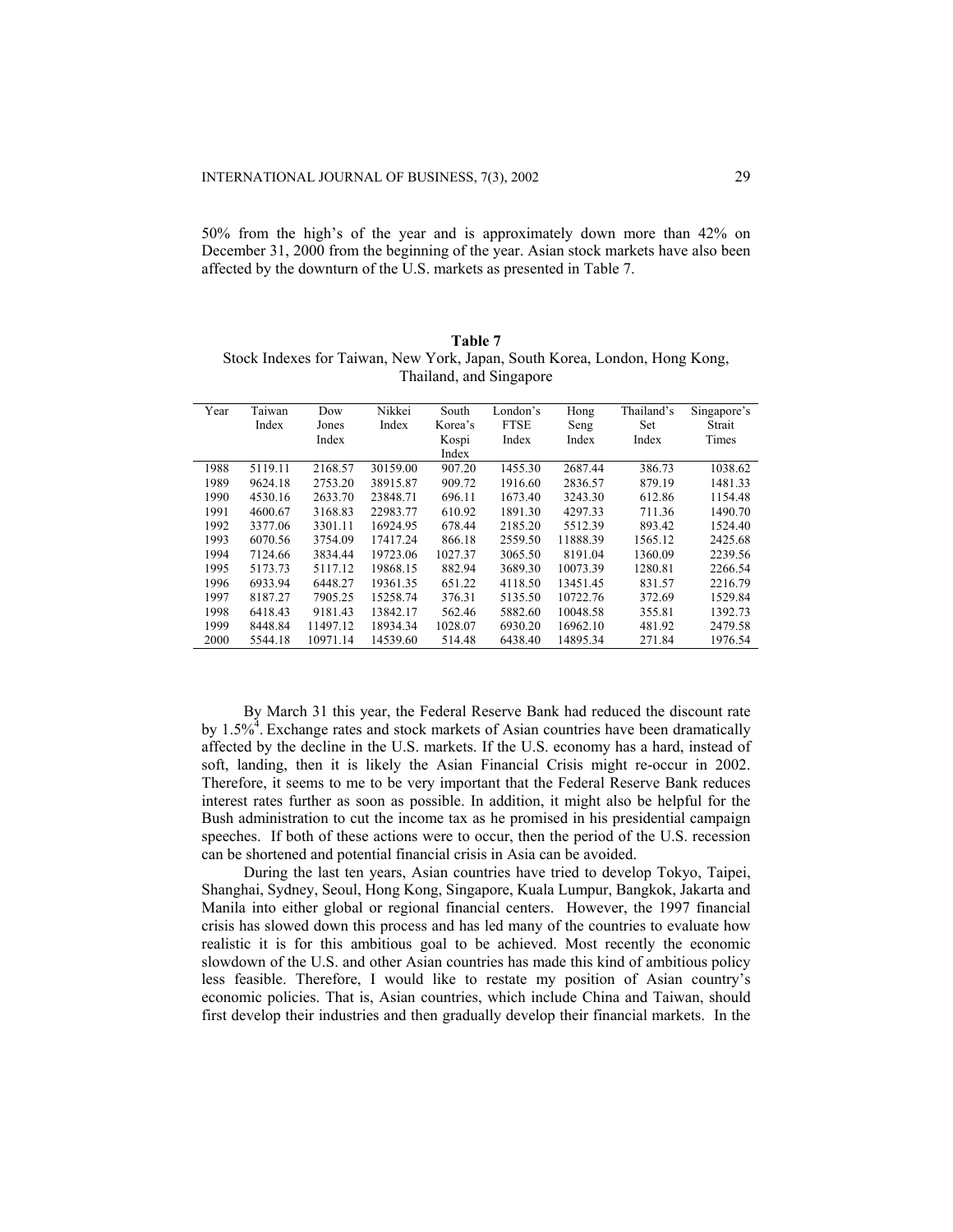Wealth Magazine (1994), I have recommended a strategy entitled "Industries as Roots and Finance as Leaves" for Taiwan to develop Taipei as a regional financial center.

Overall, from the historical experience and the most recent worldwide economic condition, the economic business outlook for China, Taiwan, and other Asian countries might not be as bright as people expect before the 1997 financial crisis. For the Asian economy to develop more smoothly in the new century, Asian countries should not use short cuts to develop their economy. In other words, they should spend more money on research and development. In addition, Asian countries should avoid the political and military conflicts and spend less money on defense. For example, the potential conflict between North and South Korea, between the People's Republic of China and Taiwan, between India and Pakistan, between Singapore and Malaysia should be avoided. Finally, both economic policy and financial market reforms should be continually pursued. Then, the Asian economic outlook in the new millennium will be relatively bright. As a final word, it appears to me that most of the Pacific Basin countries have been strongly influenced by the Chinese culture. As a result, politicians and economists in this area frequently posture without taking action. For example, for the last several years, many people have said the  $21<sup>st</sup>$  century is the Asian century or the  $21<sup>st</sup>$  century is the Chinese century. This kind of unrealistic statement might damage the future of economies and financial markets for China, Taiwan, and other Asian countries. Therefore, this type of unrealistic statement should be abandoned as soon as possible for Taiwan.

#### **V. Foreign Investment of Taiwan**

In this section, the current foreign investment situation and strategies of Taiwan especially the strategy of Taiwan's investment in China will be discussed in accordance with risk return trade-off principle. In other words, the business, financial, and political risk faced by Taiwanese companies invested in China will be carefully scrutinized. Most foreign investments of Taiwan have been concentrated in south Asian countries and Mainland China. Total foreign investments of Taiwanese companies in south Asian countries and Mainland China are apparently 70% in 1998. Overall, Taiwan's foreign investments in Asian are ranked only second to Japan. In 1998, Taiwan's investment in China was only next to Hong Kong and Japan. Both the government and the private sector estimate that Taiwan's investments in Mainland China might have exceeded 120 billion U.S. dollars. This implied that Taiwan's investments in China might exceed 50% of its foreign investment. We now analyzed the strategies of Taiwan's investments in Mainland China in accordance with the risk-return trade-off principle.

As discussed in the previous section, the economic development of China has progressed remarkably in the last 20 years as discussed in section A. Therefore, this is a good opportunity for Taiwanese businessmen to invest in China. Currently, Taiwan's exports to Hong Kong (China) have exceeded 21% of the total exports (see Table 3). However, it is important for Taiwan's businessmen and government to assess the risk of investing in China. Now, we analyze the risk from 1) aggregated environmental risk, 2) industrial structure risk, and 3) operating risk and 4) financial risk.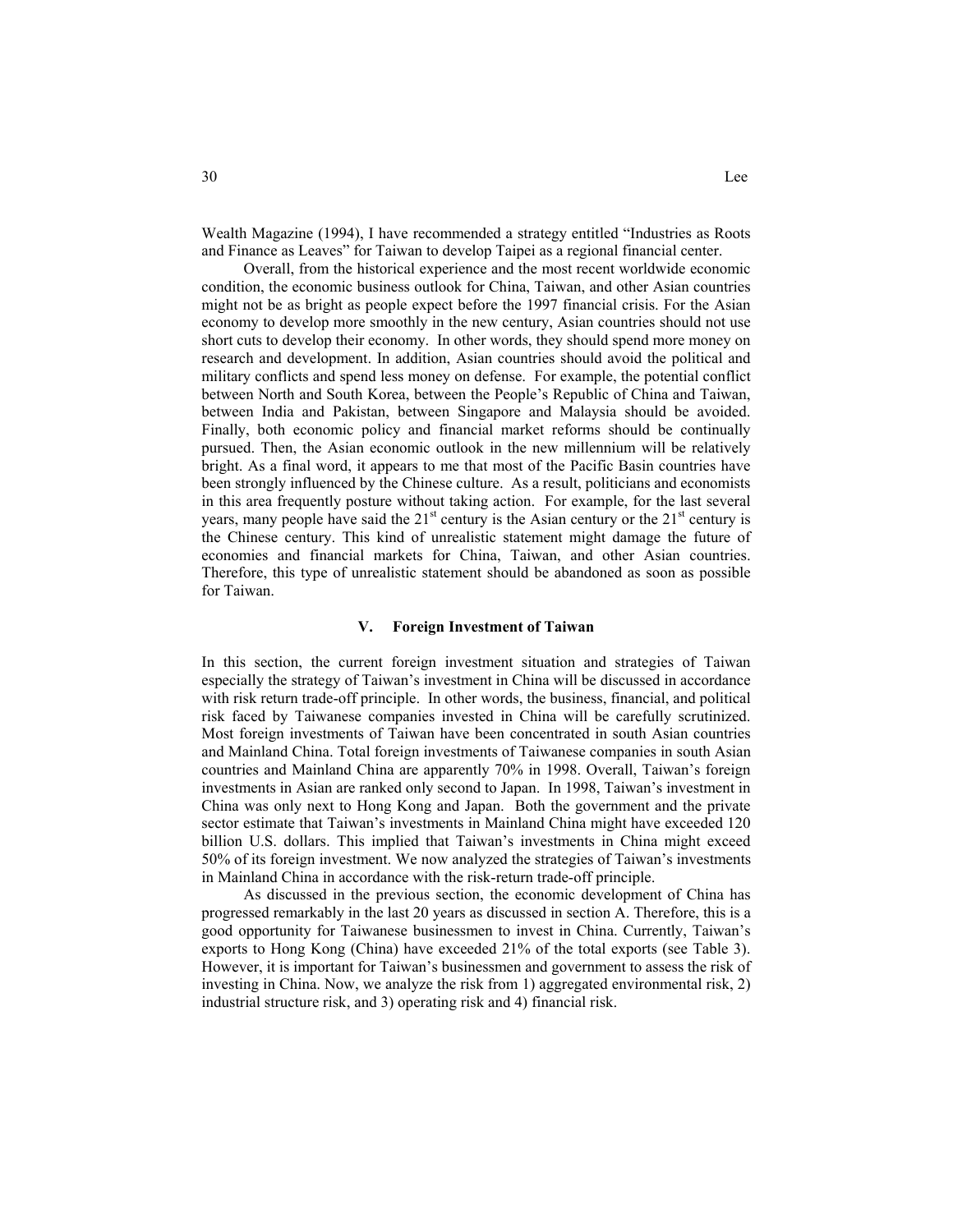#### **1. Aggregated environmental risk**

This kind of risk can be classified into a political risk, economic risk, legal risk and cultural risk. I believe that the first three risks most important for Taiwanese businessmen's investment in China. We now discuss in some detail as follows:

#### a. Political risk

In international economic and finance, political risk refers to the potential loss of a company investing in foreign countries due to war, change of regime and riot of foreign countries. In addition to these risk, Taiwanese businessmen investing in China face a very unique political risk, which is not faced by other foreign companies investing in China. In other words, other foreign companies investing in China have been protected by a clear international legal investment agreement. However, the Chinese government treats Taiwan as part of China. Therefore, the legal protection enjoyed by Taiwanese companies is next to nothing. Furthermore, the owners of Taiwanese companies investing in China are expected by Chinese government to directly or indirectly influence the Taiwan government to change policies, which politically favor China. Sometimes, they are forced to act to betray the interest of Taiwanese people. This kind of action might be good for an individual company in short-term. However, it frequently will hurt Taiwan as a whole. This kind of risk certainly is an important issue to be studied by academicians, businessmen and government policy makers in Taiwan.

#### b. Economic risk

Economic risk refers to the potential loss of a company investing foreign countries due to inflation, devaluation of currency, increase of interest rate, and trade condition change. For example, the loss of Singapore's investment in Su-Zhou industrial park and Asia Pulp and Paper Company's (APP) investment in China are two important examples for Taiwanese investors. In accordance with the Wall Street Journal's report entitled "China's Rough Investment Seas Rock APP" [see Wall Street Journal, April 3, 2001, p. 21].

The report can be summarized as follows:

The focus of one of Asia's biggest debt workouts is shifting to China, highlighting once again the risks of underestimating the roadblocks that China's economy can throw at investors. When Asia Pulp & Paper Co. based in Singapore began investing in China in 1994, its goal was to dominate papermaking in a land beset by thousands of outdated and polluting paper mills. The Singapore-based company, controlled by Indonesia's Widjaja family, plowed nearly \$4 billion into modern paper plants and sales offices across China - a spending spree that APP hoped would give it command on one of the world's fastest-growing paper markets.

Today, APP's China dream is unraveling. Nowhere is that more evident than in Zhenjiang, an industrial town outside Shanghai, where APP built its flagship paper plant for China, Gold East paper Co. Inventories at the \$1.8 billion plant are piling up. Workers are being furloughed and senior management is being shuffled. Now, at the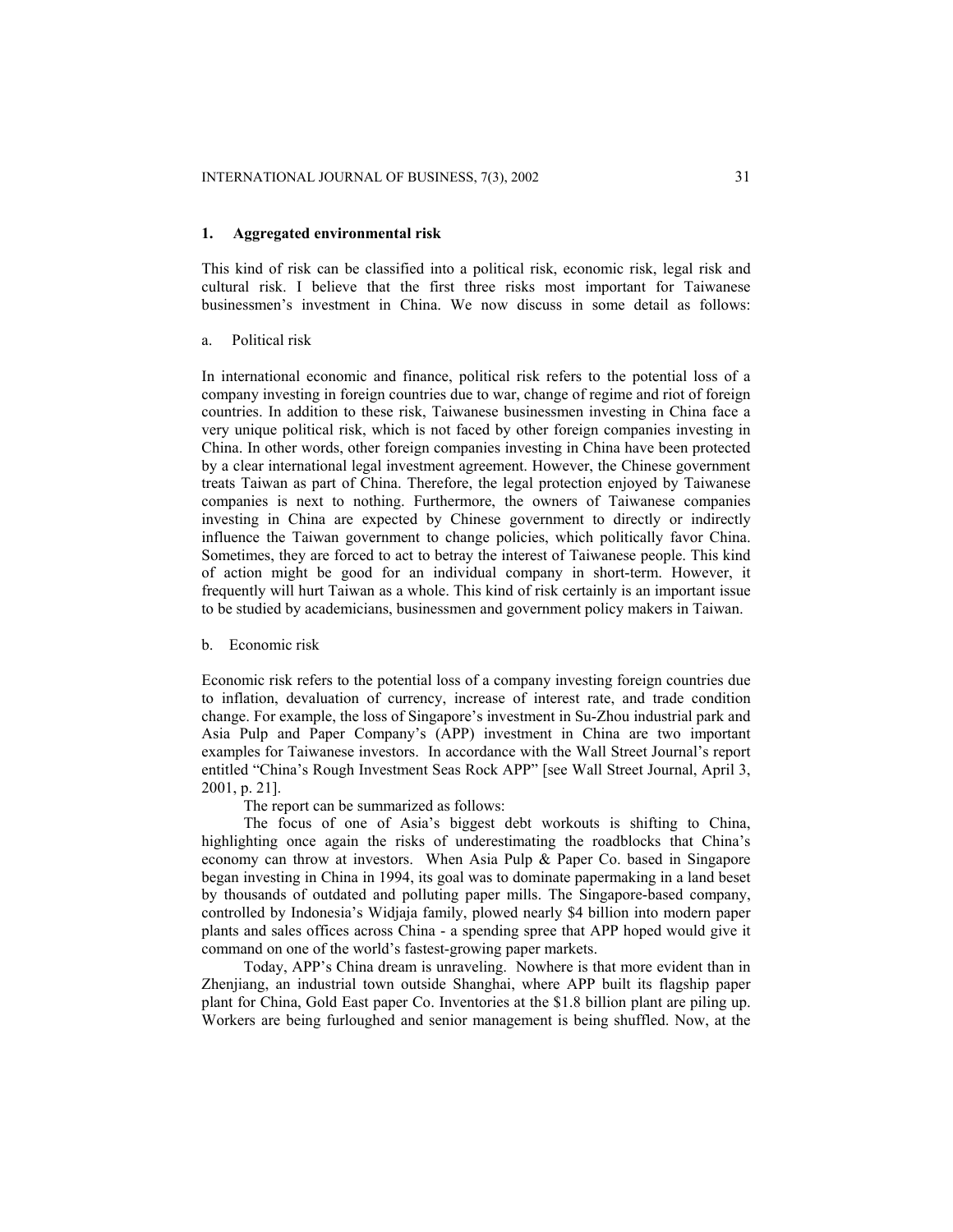Widjajas scramble to restructure the \$12 billion in debt APP took on to finance its expansion throughout the region, the family might be forced to sell its prized and expensive China ventures.

c. Legal risk

Legal risk refers to the risk due to the change of fiscal and monetary policy, price control, foreign exchange control, trade control and unsound legal system. It is well known that the legal system in China is out of date and still to be improved. The inconsistency of laws of central and local government can cause problems for foreign investors. As mentioned in item (a), Taiwanese companies investments in China are not protected by international law as enjoyed by other foreign companies. This is an additional legal risk faced by Taiwanese companies investing in China.

d. Industrial Structure Risk

This kind of risk refers to the loss due to the change of customer demand and the change of competition structure.

e. Operating Risk

This kind of risk refers to the loss due to sales, manufacturing and human capital.

f. Financial Risk

This kind of risk refers to the loss due to depreciation of currency, cost of capital and taxation.

It should be noted that industrial structure risk, operation risk, and financial risk faced by Taiwanese investors in China might be higher than they expected.

## **VI. TAIWAN'S ECONOMIC PROSPECTIVE**

Taiwan's economic prospects appear brighter this year despite the dramatic plunges in the stock market and investors' fears that the conflict between the Executive and Legislative branches of governments is dragging government performance. Smart investors knew that the stock market's poor performance was caused by the fall in the technology-heavy NASDAQ in New York in 2000. Taiwan's investors closely follow the NASDAQ's performance and often use it to guide them in the buying or selling of shares. Several Taiwan companies in the computing business have close ties with America's technology companies. I believe the future of Taiwan depends on how the Legislative Yuan will be reformed. By the end of March this year, Taiwan's stock market has performed very well in comparison with other markets.

Last year, the opposition alliance instigated a campaign to boot President Chen out of office after the Cabinet decided to abandon the US\$5.4 billion fourth nuclear power plant project. Following a council of Grand Justices' ruling that there were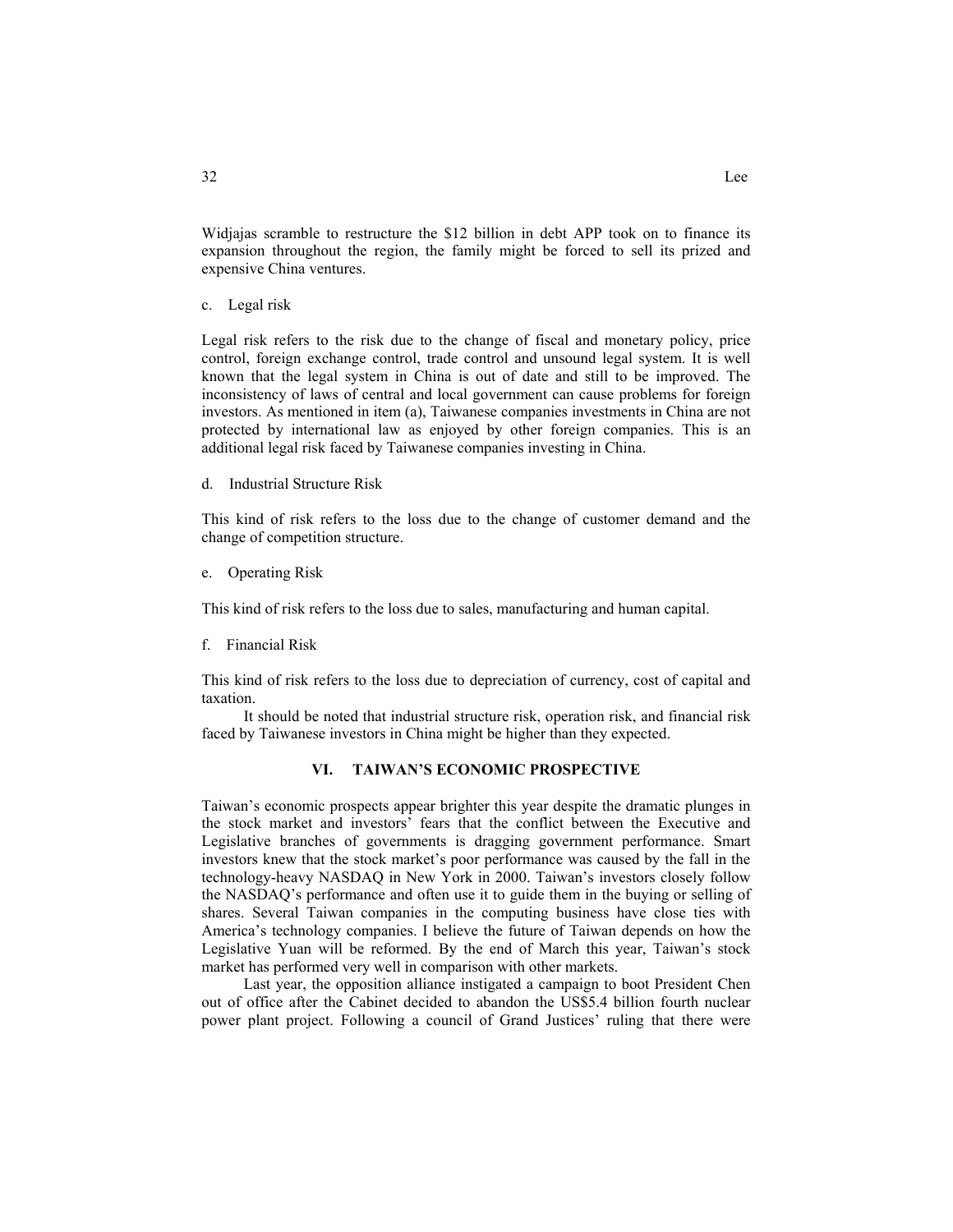procedural flaws in the Executive Yuan's decision to halt its construction. Therefore the Executive Yun has decided to restore the project. I think the business community's call for Taiwan to establish direct links with the mainland should be done gradually. We can't do it overnight, I agree that the mainland market has a huge potential, but we also have to weigh the risks of opening direct links with China as discussed in the previous section<sup>5</sup>.

Taiwan opened mini direct links between its frontline islets of Kinmen and Matsu and China's Xiamen and Fuzhou on January 1. Direct transportation between the main island of Taiwan and China however is still banned, a restriction that Taiwan businesses consider a major hurdle to their operations.

President Chen has said he would push for direct links and normalized trade with the mainland after the two join the World Trade Organization later this year. If government follows a realistic economic policy, the economic future of Taiwan will be brighter than most people think.

#### **VII. CONCLUSIONS**

In this paper, we first reviewed the economic development of China and Taiwan, then the economic interrelationship among China, U.S. and Taiwan were discussed in some detail. Then economic outlook of U.S., China, and Taiwan has been explored.

To deal with the economic and foreign investment policies faced by Taiwan, we discussed Taiwan's foreign investment in Asia and China in accordance with riskreturn trade-off principle. We suggest that Taiwanese government should carefully evaluate the political risk faced by Taiwanese Companies invest in China. Finally, if Taiwan government employs right economic policy to improve the invest environment and upgrade the production technology, then Taiwan's economic future will be bright.

If government of China, U.S., and Taiwan can reasonably corporate they're economic instead of trying to compete in weapon, then they will contribute to world wide economic growth.

## **NOTES**

- 1. See Lee (2000) for further discussion
- 2. In a report by Cheng Few Lee et al (1995) we suggested that the control of capital accounts should not be liberalized immediately.
- 3. See Brennan and Aranda (1999), and Hunter, Kaufman, and Krueger (1999) for detailed discussion about Asian Financial Crisis
- 4. The Federal Reserve has cut discount rate .5% on Jan, Jan 30, and March 20 respectively.
- 5. In Lee (2001), I proposed a strategy for Taiwanese government and business to deal with the economic relationship between Taiwan and China.